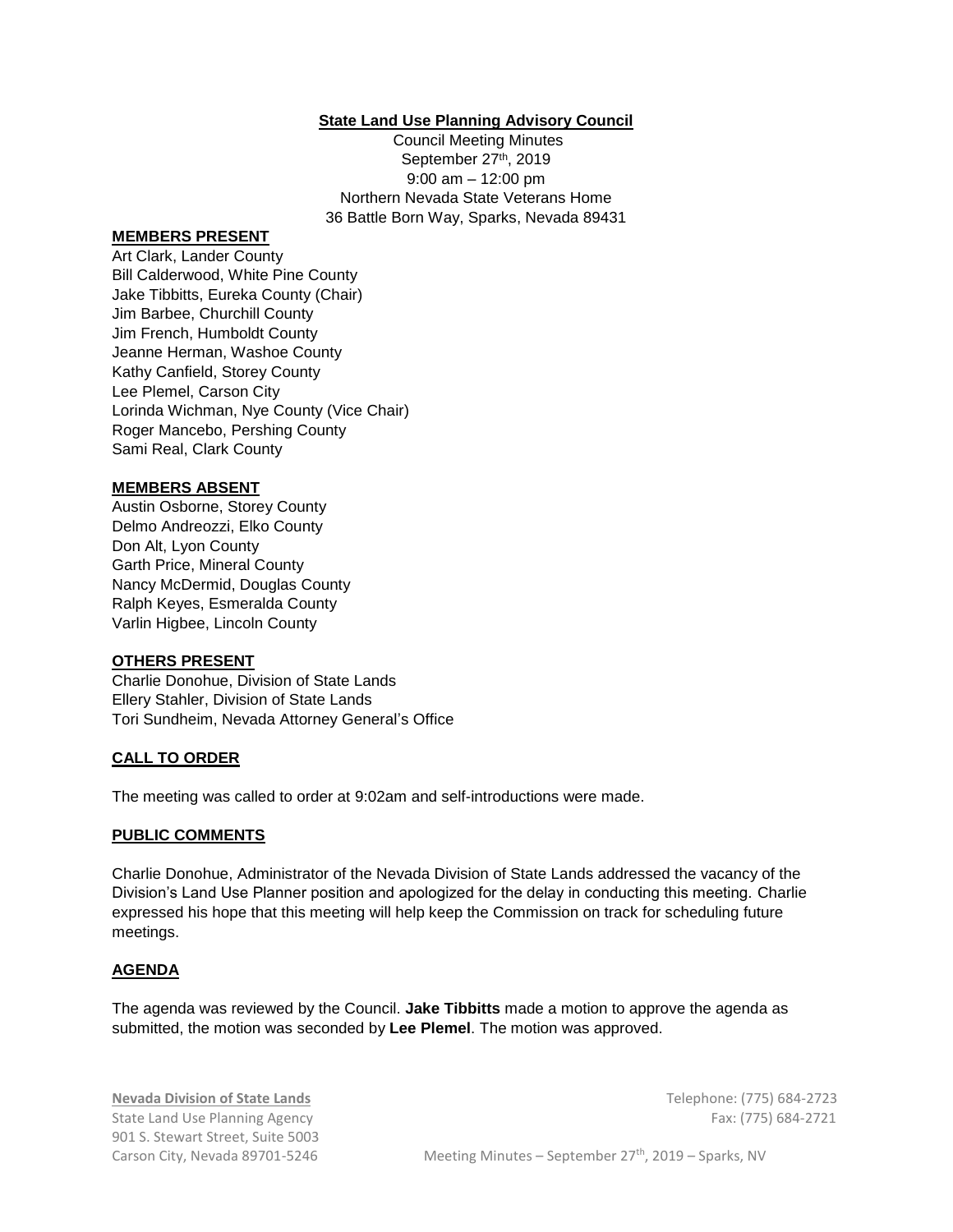## **NOMINATIONS AND APPOINTMENTS**

Ellery Stahler, Deputy Administrator of the Nevada Division of State Lands noted that there are a few members whose appointments are expiring 2019 and some who have already expired. Ellery then presented a slideshow outlining the appointment process and all pertinent information and forms to be completed by each SLUPAC member. **Jim French** pointed out that **Don Alt** is not active. Charlie Donohue added that **Nancy McDermid** turned down her election but advised she would still serve as a representative of Douglas County. Charlie stated it is up each county to select the members who will serve to the end of their appointed term or not. **Jake Tibbitts** noted that these positions are Governor appointed and each member would either have to resign from their position or complete their nominated term. **Kathy Canfield** asked how the Council will handle alternates for members who cannot be present in meetings. Charlie Donohue suggested adding the issue of alternates to a future meeting agenda, after Tori Sundheim, the State's Deputy Attorney General, and other members of the Council have reviewed the State's laws and the Council's bylaws. After Ellery's presentation, **Jim French** pointed out that this appointment process is similar to his experience with appointment of the Indigent Accident Fund's board process, and that he had a difficult time getting calls returned and submitting the required paperwork. Jim further noted that it is likely that SLUPAC members will have the same issues. **Lorinda Wichman** added that she had the same issues as Jim. Ellery stated that the strategy should be to get all paperwork completed and submitted at the same time to hopefully avoid these issues.

#### **COUNTY PLANNING UPDATES**

Brief summaries:

### **Lorinda Wichman,** Nye County**:**

Lorinda stated that Nye County is facing a grazing issue in the Reece River Valley and a plan needs to be brought to the County Commission. The US Fish and Wildlife Service put Lahontan Cutthroat Trout in the Reece River and ranchers in the Reece River Valley Western Watersheds have filed a lawsuit against the USFWS who are now claiming that it's an endangered species habitat. **Jim French** added that this is a topic that the Council should discuss, including looking into the Species Management Plan, and also stated that the Lahontan Cutthroat Trout is a threatened species, not endangered. **Jake Tibbitts** stated that there is a lot happening in Nevada counties related to the Lahontan Cutthroat Trout and how to move forward with stakeholder engagement. Jake added that it is important for SLUPAC members to stay informed on this topic. **Jim French** stated that NDOW was approached by the USFWS to come up with a plan. NDOW did meet with Stakeholders to come up with recovery criteria but the Species Management Plan was reopened to negotiations. Charlie Donohue asked how many grazing allotments will be affected by this, to which **Jim French** responded an analysis was conducted and found 86 will allotments will be affected. **Jake Tibbitts** suggested adding this issue to a future Council agenda for further discussion.

## **Art Clark,** Lander County:

Art advised the Council that Lander County has many updates, such as extending county infrastructure, water and sewer. The county has a project in place to implement a walk and bike path. There is a ball field currently on the drawing board that will consist of 5 fields which can be adjusted to play different kinds of baseball, and minor alterations can be made create soccer fields. Art stated that two new roads have recently been opened in Lander County. Art reported that Lander County is looking to implement \$40 million in projects in the future. Art added that NDEP will be monitoring four different areas and will be making efforts to map out an onsite filtration system. **Jake Tibbitts** noted that septic and deep well issues have become apparent in many rural counties and he would like to see this become an agenda item for a

**Nevada Division of State Lands** Telephone: (775) 684-2723 State Land Use Planning Agency Fax: (775) 684-2721 901 S. Stewart Street, Suite 5003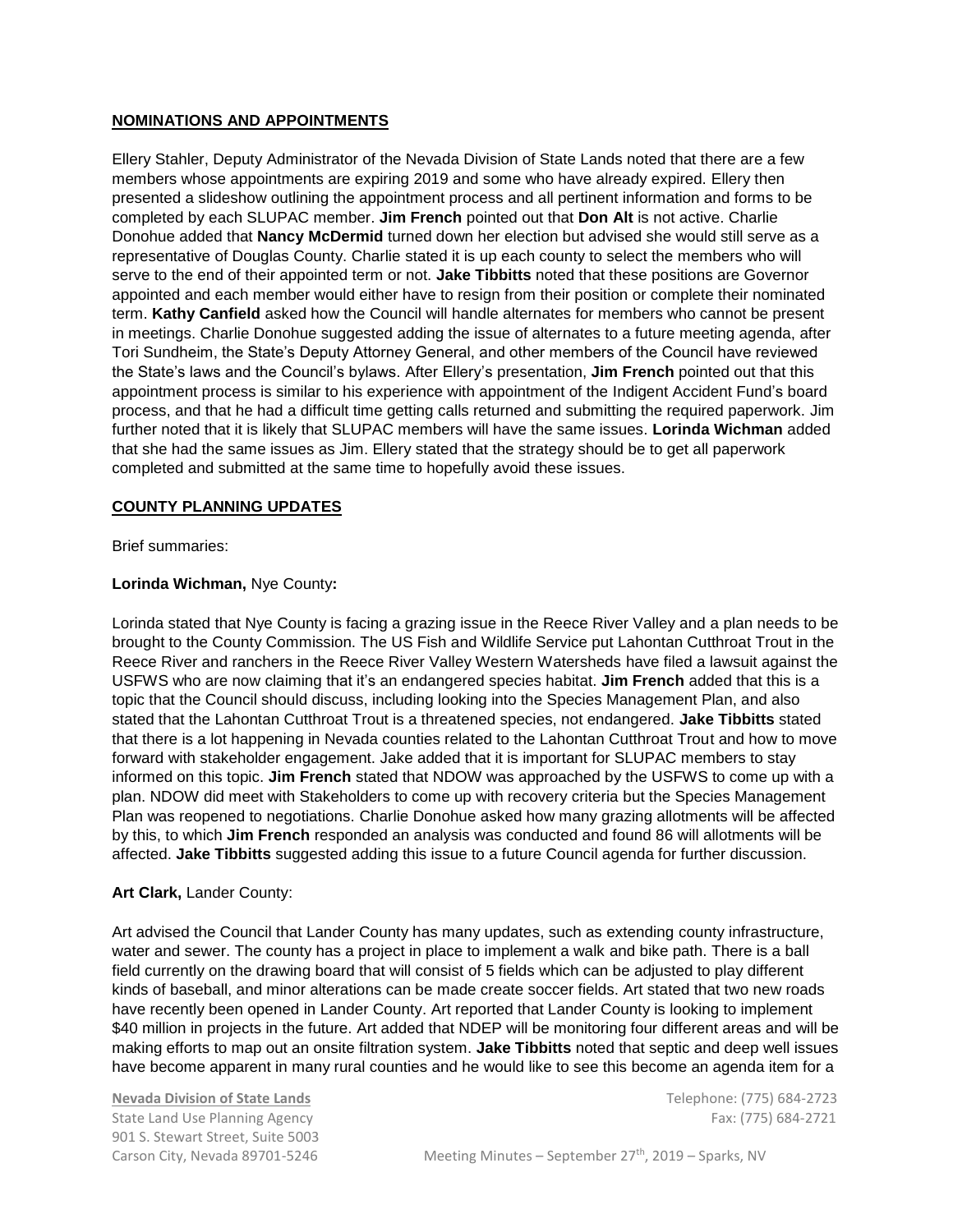future SLUPAC meeting. Charlie Donohue suggested inviting Nevada Department of Environmental Protection and Nevada Division of Water Resources staff to a future meeting to discuss and present on groundwater monitoring.

### **Kathy Canfield,** Storey County:

Kathy stated that Storey County is facing flooding issues and has been attending meetings with FEMA to conduct hazard identifying assessments along the Truckee River. She advised that there is critical infrastructure in the flood plain and the County is working to ensure all mapping is correct. Kathy added that Storey County also working with the Army Core to look at emergency action plans in the event that such a plan is needed.

### **Jim French,** Humboldt County:

Jim advised that Humboldt County is in the final stages of revising the county's master plan, which involves RS2477 roads. There is currently a contractor working for the county on legal descriptions for 8,000 miles of roads in Humboldt County to establish RS2477 eligibility. Jim added that the Targeted Grazing Program has recently been implemented and, although it has been challenged in court, it's important from a planning perspective to identify targeted grazing plans in relation to wildfire management. Jim stated that wild horse and burro issues are affecting public and private lands and that he would like to discuss this with the Council at a future meeting. Jim stated that NDOT has been asking questions in relation to this issue and its presence on Highway 50.

### **Bill Calderwood,** White Pine County:

Bill stated there is a lack of housing in White Pine County and that the mines are struggling to employ full crews due to this housing deficiency.

#### **Jim Barbee,** Churchill County:

Jim reported that Churchill County's RS2477 mapping process has been completed and that the County will be starting its master plan update process. Jim also advised that a Request for Proposals is going to be released to find a developer to build multi-family housing and workforce housing in Churchill County as they are also experiencing a lack of housing. Jim sated that the land for this project will be the County's contribution to the project. Jim stated that Churchill County is looking at working with FEMA to conduct flood re-mapping in the County below the dam. Jim further stated that the BLM is doing flyovers and that the County will work with involved agencies to determine the impact of any mapping changes. Jim then discussed the Fallon Range Training Complex consolidated request, noting that it should be finalized in August at the latest. Jim stated that Churchill County has created a consolidated mitigation proposal to bring to Congress. Jim added that they are working on language to present to the Department of Defense, and that there will be more information to present to SLUPAC at future meetings **Jake Tibbitts** suggested that SLUPAC set up a special meeting or conference call to determine if SLUPAC should "sign on" to this issue as, per statute, this is a process that the Council should be involved in.

## **Roger Mancebo,** Pershing County

Roger advised that the Bureau of Land Management signed the \$80 thousand participant cap, noting that they typically end up with \$10-20 thousand more.

#### **Jake Tibbetts,** Eureka County:

**Nevada Division of State Lands** Telephone: (775) 684-2723 State Land Use Planning Agency Fax: (775) 684-2721 901 S. Stewart Street, Suite 5003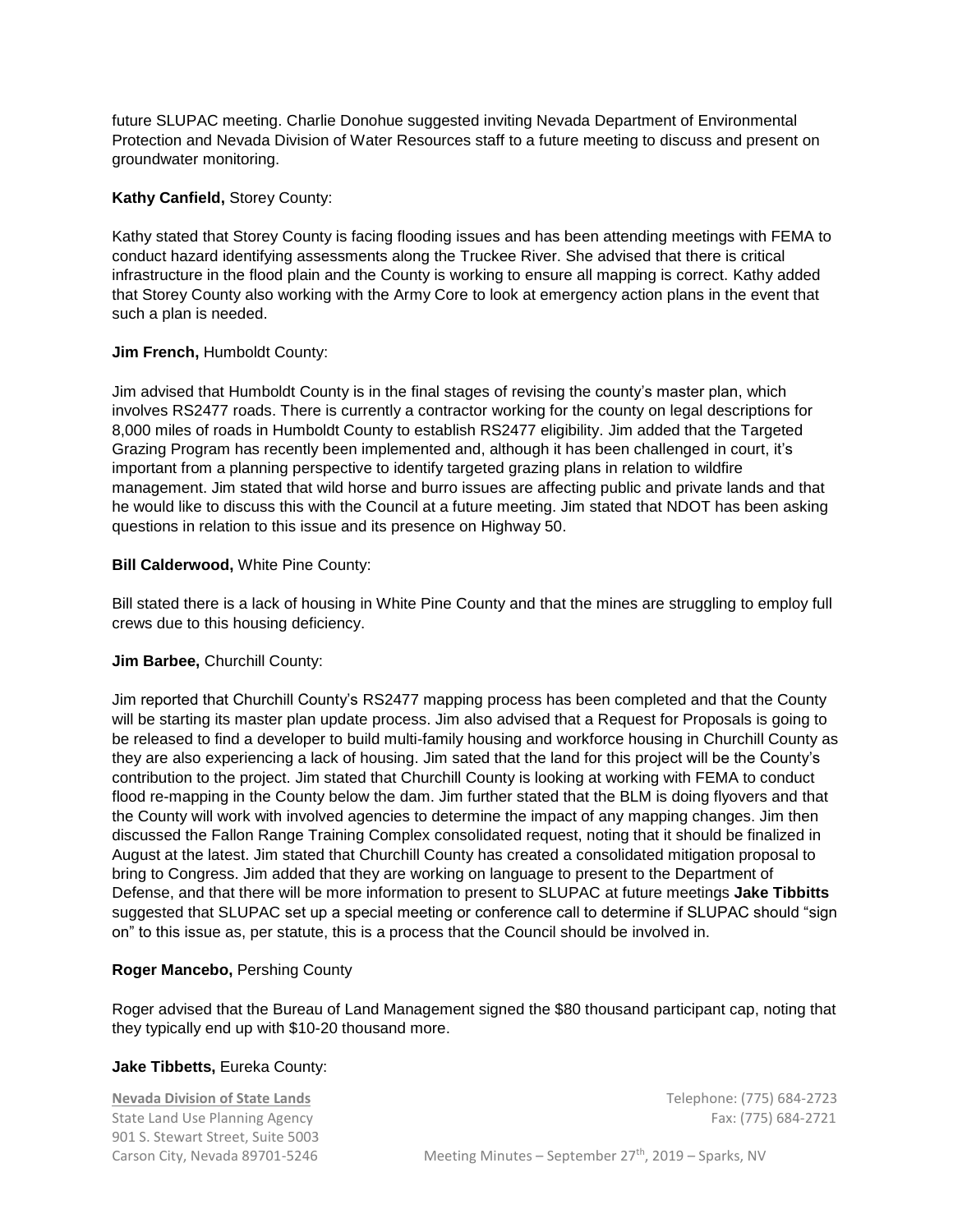Jake stated that planning and land use issues in Eureka County are typically related to Federal land. Jake informed the Council that the Diamond Valley Groundwater Management Plan was approved by the State Engineer in January. Jake added that the plan is under various stages of appeal, which was to be expected, and that no stay or injunction has been placed on the plan. Jake stated that Diamond Valley is the "poster child" of mismanaged water and that the valley provides two-thirds of Eureka County's water. Jake reported that the Environmental Protection Agency has been in the Town of Eureka for the past four to five years remediating lead and arsenic contamination issues. Jake also noted that that the Town of Eureka has limited land use regulations and that in order to be compliant with the EPA, some institutional controls had to be implemented. Jake stated that these controls will be regulated by the County.

### **Lee Plemel,** Carson City:

Lee reported that Carson City is still interested in the RS2477 process. Lee added that the District Attorney's office has right-of-way access to public lands and is figuring out how to formalize the legal access to public lands.

### **Sami Real,** Clark County:

Sami stated that there has been a push for affordable and attainable housing in Clark County and that the county is beginning to direct efforts towards addressing this issue. **Lee Plemel** added that the definition of affordable housing was changed in the last Legislative session under SB 473. Charlie Donohue noted that this may be a topic for a future SLUPAC meeting as it seems to have an effect on all of Nevada's counties.

### **Charlie Donohue,** Division of State Lands:

Charlie reported that as of September 1, 2019 State Lands has implemented a new fee schedule for all permits relating to navigable waters on Nevada's State Lands. Any revenue collected by the Division of State Lands in excess of \$65,000 will be put into an account dedicated to the preservation and restoration of the Lake Tahoe environment. Charlie stated that the new fee schedule and all pertinent information is live on the State Lands website. Charlie added that work is starting on the Truckee River Industrial Center GID pipeline to bring wastewater treated in Sparks to the industrial center on USA parkway. The pipeline will go through one of NDOW's Wildlife Management Areas and will require right of way from the State. The Division of State Lands has received comments from a local tribe regarding water volume; however the request is for use and occupancy, not water rights. Charlie noted that the majority of the associated project area is located on private property and the Division of State Lands is satisfied with the pipelines proposed route. Charlie stated that the Division will be going to the Board of Examiners/Interim Finance Committee meeting in October to accept a donation of 160 acres of land in the Mason Valley, adjacent to the Mason Valley Wildlife Management Area. The 160 acres will be managed by Nevada Division of Wildlife. The Walker Basin Conservancy plans to remove water rights from the land and have a portion of the water flow down to Walker Lake in an effort to improve the lake. Charlie stated that the Division of State Lands has been part of similar projects in the past and that they have historically been successful.

# **COUNCIL MEMBER COMMENTS COUNCIL DISCUSSION AND RECOMMENDATIONS FOR REVISITING AND REVISING SLUPAC FOCUS AREAS**

**Nevada Division of State Lands** Telephone: (775) 684-2723 State Land Use Planning Agency Fax: (775) 684-2721 901 S. Stewart Street, Suite 5003